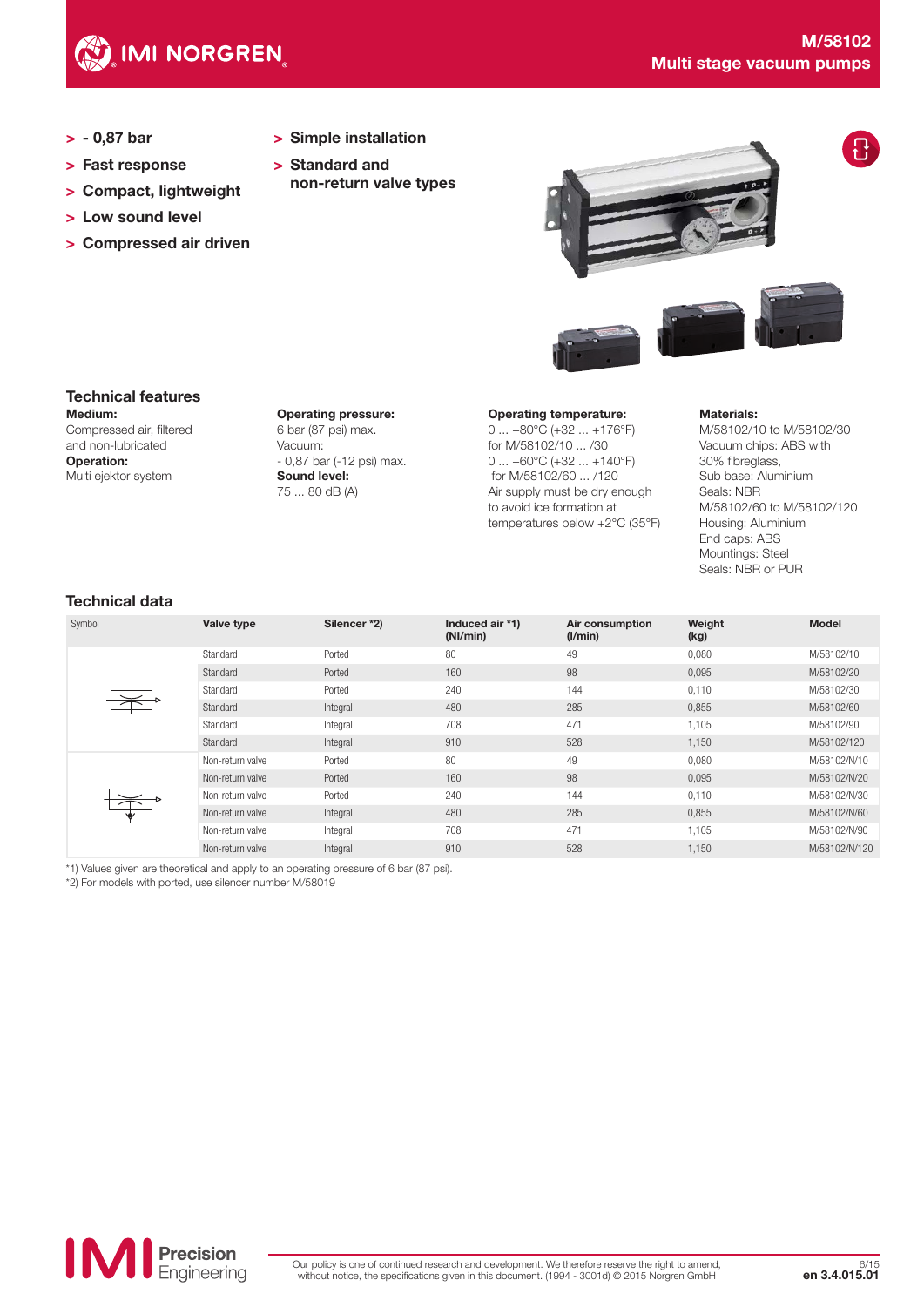

# Flow characteristics

Induced air (Nl/min), free air

 $\mathbf{o}$ bar

(all values given apply to an atmospheric pressure of 1013 mbar)





#### Time (sec) for evacuation of 1 litre volume to vacuum

| 0<br>bar | $-0.1$<br>bar | $-0.2$<br>bar | $-0,3$<br>bar | $-0,4$<br>bar | $-0,5$<br>bar | $-0.6$<br>bar | $-0.7$<br>bar | $-0.8$<br>bar | Model       | $-0.1$<br>bar | $-0.2$<br>bar | $-0.3$<br>bar | $-0.4$<br>bar | $-0,5$<br>bar | $-0,6$<br>bar | $-0.7$<br>bar | $-0.8$<br>bar | bar  | $-0.85$ Model |
|----------|---------------|---------------|---------------|---------------|---------------|---------------|---------------|---------------|-------------|---------------|---------------|---------------|---------------|---------------|---------------|---------------|---------------|------|---------------|
| 80       | 55            | 32            | 28            | 25            | 18            | 13            |               | .5            | M/58102/10  | 0.07          | 0.2           | 0.45          | 0.75          | .15           | 1.73          | 2.61          | 4.13          | 5.82 | M/58102/10    |
| 160      | 110           | 64            | 56            | 50            | 36            | 26            | 10            | 3             | M/58102/20  | 0.035         | 0.1           | 0,23          | 0,37          | 0,57          | 0,86          | 1,32          | 2,07          | 2.92 | M/58102/20    |
| 240      | 165           | 96            | 84            | 75            | 54            | 39            | 15            | 4.5           | M/58102/30  | 0.023         | 0.07          | 0.15          | 0,25          | 0.38          | 0.58          | 0,87          | .38           | .94  | M/58102/30    |
| 480      | 270           | 182           | 168           | 150           | 108           | 78            | 30            | 9             | M/58102/60  | 0.012         | 0,034         | 0,08          | 0.12          | 0,19          | 0,29          | 0,44          | 0,69          | 0.97 | M/58102/60    |
| 708      | 427           | 273           | 252           | 225           | 162           | 117           | 45            | 13.5          | M/58102/90  | 0.007         | 0.023         | 0,05          | 0.08          | 0.13          | 0.19          | 0,29          | 0.46          | 0.65 | M/58102/90    |
| 910      | 568           | 355           | 336           | 300           | 216           | 156           | 60            | 18            | M/58102/120 | 0.006         | 0,017         | 0,04          | 0,06          | 0,1           | 0,15          | 0,22          | 0,35          | 0,49 | M/58102/120   |
|          |               |               |               |               |               |               |               |               |             |               |               |               |               |               |               |               |               |      |               |

Note: Values given in the tables are theoretical and apply to an operating pressure of 5 bar

#### Recommended tube dimensions (internal diameter)

| <b>Compressed air</b> | Vacuum   | Exhaust | <b>Model</b> |
|-----------------------|----------|---------|--------------|
| > 0.3                 | > 0.7    | $>$ 0.9 | M/58102/10   |
| $>$ 0 3               | > 0.7    | $>$ 0.9 | M/58102/20   |
| > 0.4                 | $>$ 0.9  | $>$ 0.9 | M/58102/30   |
| > 0.4                 | $>$ 0 19 | -       | M/58102/60   |
| > 0.5                 | $>$ 0 19 |         | M/58102/90   |
| > 0.5                 | $>$ 0.22 |         | M/58102/120  |

### Accessories

| <b>Silencer</b><br>Vacuum gauge |  |
|---------------------------------|--|
|                                 |  |
| Page 3<br>Page 3                |  |
| M/58019<br>M/58080              |  |